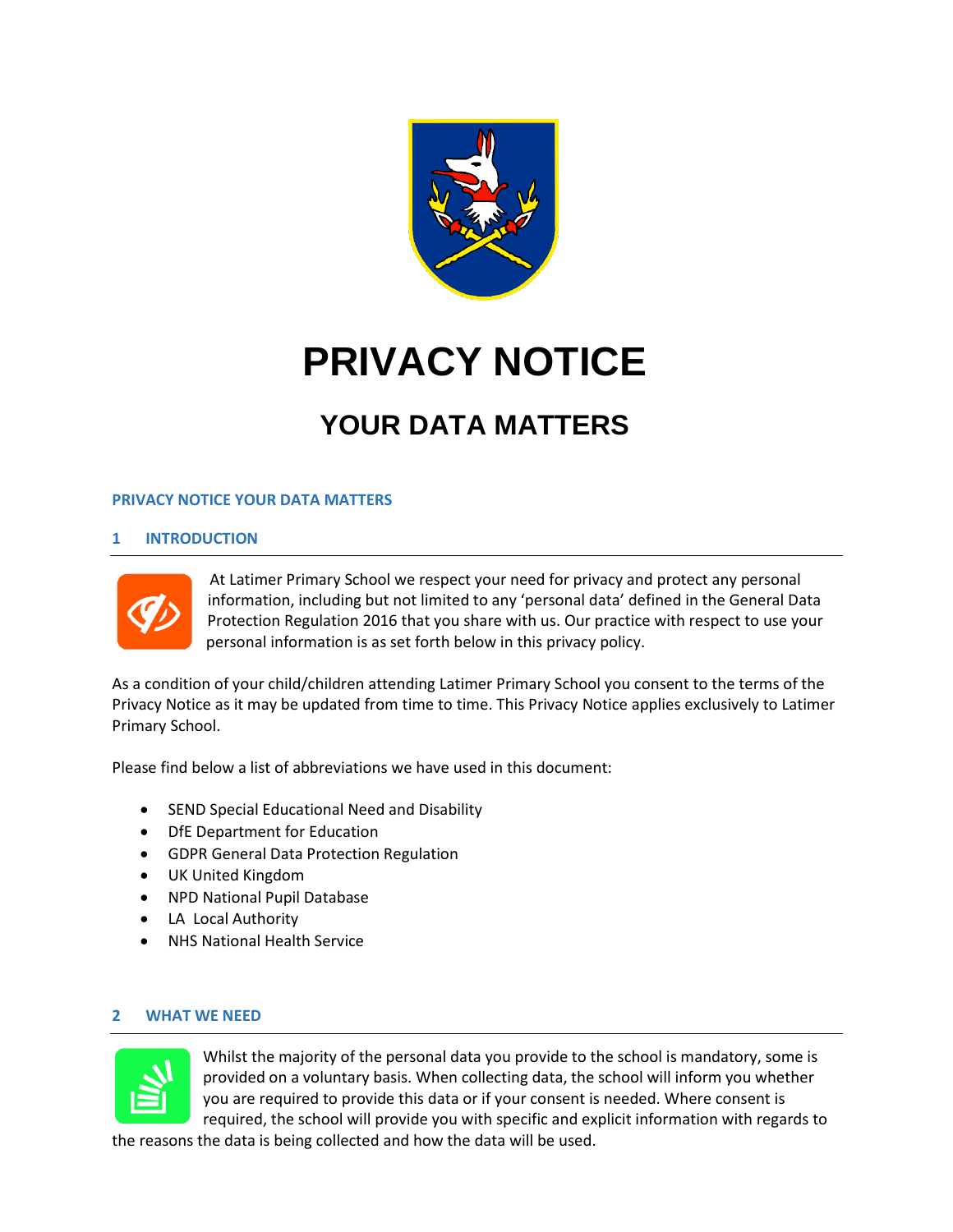The categories of pupil information that the school collects, holds and shares includes, but is not restricted to:

- Personal information e.g. names, pupil numbers and addresses Parents and Carers Information
- Characteristics e.g. ethnicity, language, nationality, country of birth and free school meal eligibility
- Attendance information e.g. number of absences and absence reasons
- Assessment information e.g. national curriculum assessment results
- Relevant medical information
- Information relating to SEND
- Behavioural information  $-e.g.$  number of temporary exclusions

# **3 WHY WE NEED IT**



Latimer Primary School holds the legal right to collect and use personal data relating to pupils and their families, and we may also receive information regarding them from their previous school, LA and/or the DfE. We collect and use personal data in order to meet legal requirements and legitimate interests set out in the GDPR and UK law, including those in relation to the following:

- Article 6 and Article 9 of the GDPR
- Education Act 1996
- Regulation 5 of The Education (Information About Individual Pupils) (England) Regulations 2013

In accordance with the above, the personal data of pupils and their families is collected and used for the following reasons:

- To support pupil learning
- To monitor and report on pupil progress
- To provide appropriate pastoral care
- To assess the quality of our service
- To comply with the law regarding data sharing
- To safeguard pupils
- To contact parents/carers with updates, news about the school

# **4 WHAT WE DO WITH IT**



We do not share information about our pupils/parents with anyone without consent unless the law and our policies allow us to do so.

The school is required to share pupils' data with the DfE on a statutory basis. NPD is managed by the DfE and contains information about pupils in schools in England. Latimer Primary School is required by law to provide information about our pupils to the DfE as part of statutory data collections, such as the school census; some of this information is then stored in the NPD. The DfE may share information about our pupils from the NPD with third parties who promote the education or wellbeing of children in England by:

• Conducting research or analysis.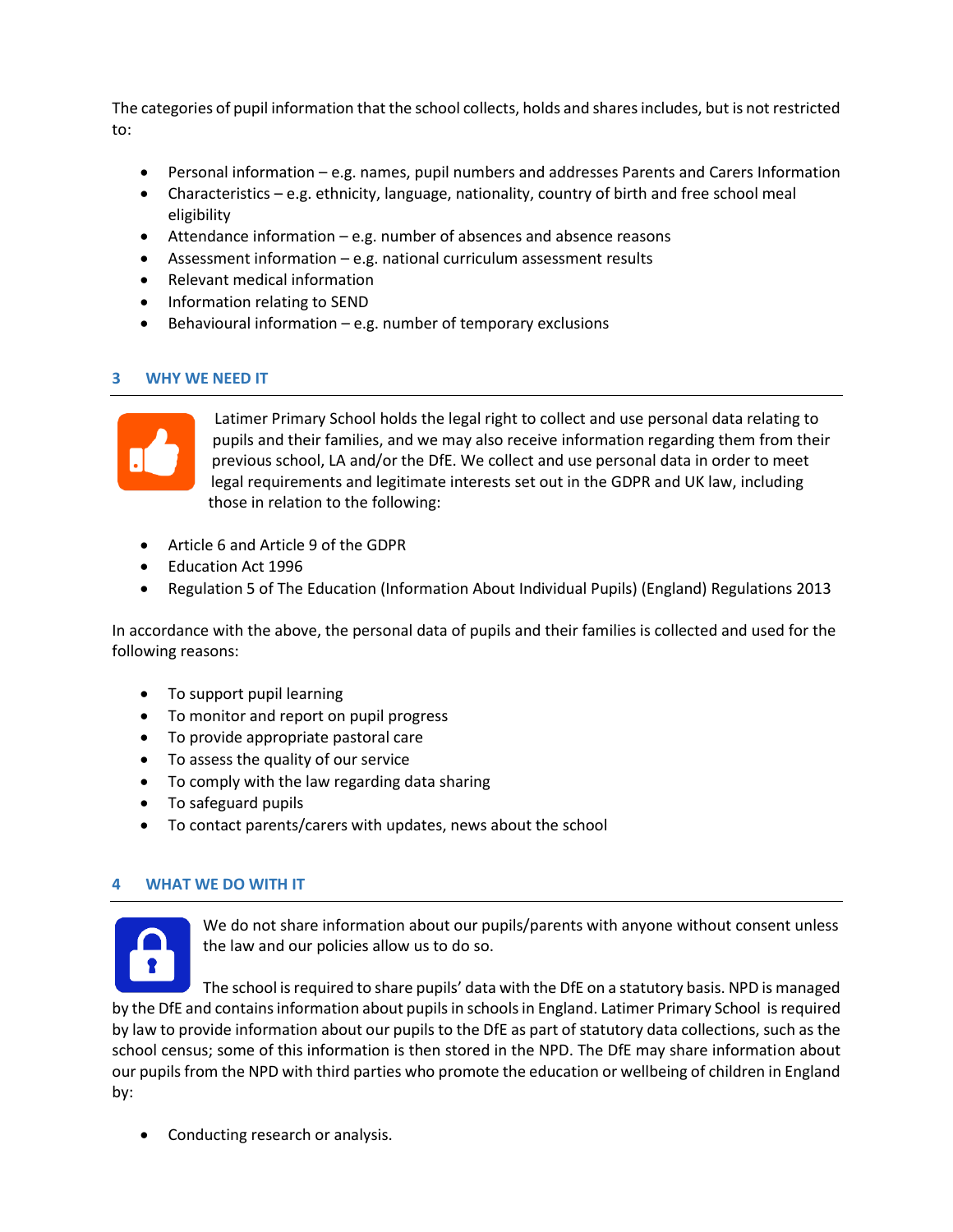- Producing statistics.
- Providing information, advice or guidance

The DfE has robust processes in place to ensure the confidentiality of any data shared from the NPD is maintained. Latimer Primary School will not share your personal information with any third parties without your consent, unless the law allows us to do so. The school routinely shares pupils' information with:

- Educational Portals (Administration and Educational purposes)
- Pupils' destinations upon leaving the school
- The LA
- The NHS
- The DfE
- Schools that the pupils attend after leaving us
- Other schools in our group
- Professional advisers and consultants
- Suppliers and service providers
- Our regulator, Ofsted (the organisation that supervises us).
- Other agencies that support your child's wellbeing

# **5 HOW LONG DO WE KEEP IT?**



Personal data relating to pupils at Latimer Primary School and their families is stored in line with the school's GDPR Data Protection Policy. In accordance with the GDPR, the school does not store personal data indefinitely; data is only stored for as long as is necessary to complete the task for which it was originally collected and line with our

retention statement.

#### **6 WHAT ARE YOUR RIGHTS?**



Under data protection legislation, parents and pupils have the right to request access to information about them that we hold. To make a request for your personal information, or be given access to your child's educational record, contact:

School Address

You also have the right to:

- Be informed about how Latimer Primary School uses your personal data.
- Request that your personal data is amended if it is inaccurate or incomplete.
- Request that your personal data is erased where there is no compelling reason for its continued processing.
- Request that the processing of your data is restricted.
- Object to your personal data being processed. Where the processing of your data is based on your consent, you have the right to withdraw this consent at any time.
- Claim compensation for damages caused by a breach of the GDPR